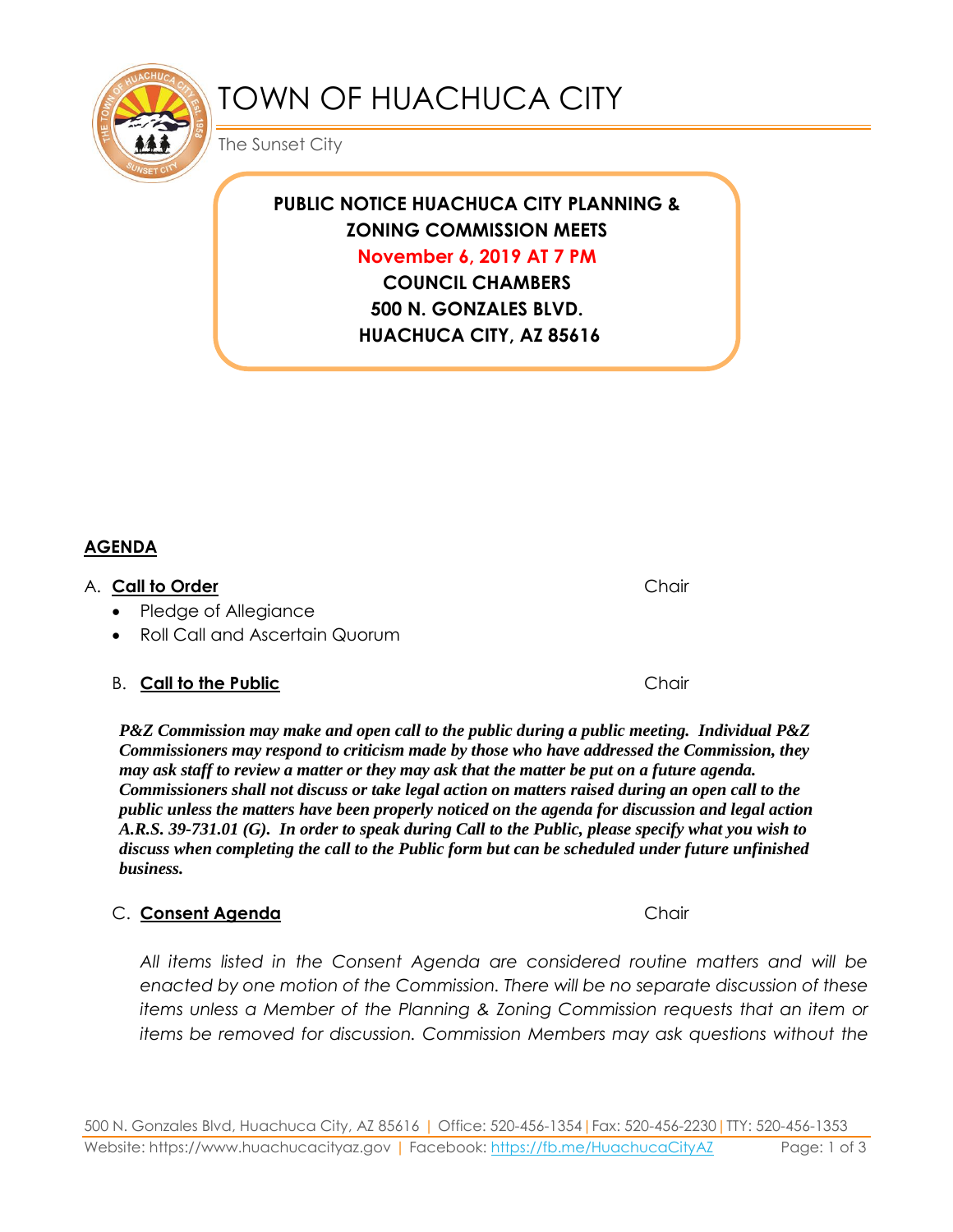500 N. Gonzales Blvd, Huachuca City, AZ 85616 | Office: 520-456-1354|Fax: 520-456-2230|TTY: 520-456-1353 Website: https://www.huachucacityaz.gov | Facebook:<https://fb.me/HuachucaCityAZ> Page: 2 of 3

- E.2 Discussion and/or action: [Chair] Regulations for Industrial Hemp
- F. **New Business before the Commission** Chair

*Public comment will be taken at the beginning of each agenda item, after the subject has been announced by the Chair and explained by staff. Any citizen who wishes, may speak one time for five minutes on each agenda item before or after Committee discussion. Questions from Committee Members, however, may be directed to staff or a member of the public through the Chair at any time.*

- F.1 None
- G. Reports of Current Events by Committee Members
- H. Items to be placed on future agendas
- I. Adjournment

**Town Hall Bulletin Board**

 Posted on November 5, 2019 at the following locations: - 11

|                                | IVIII HUILLUUVI              | .                           |
|--------------------------------|------------------------------|-----------------------------|
| 500 N. Gonzales Blvd.          | 500 N. Gonzales Blvd.        | https://huachucacityaz.gov  |
| Huachuca City, AZ 85616        | Huachuca City, AZ 85616      |                             |
| <b>Huachuca City U.S. Post</b> | <b>Huachuca City Library</b> | <b>Huachuca City Police</b> |
| <b>Office</b>                  | 506 N. Gonzales Blvd.        | <b>Department</b>           |
| 690 N. Gonzales Blvd.          | Huachuca City, AZ 85616      | 500 N. Gonzales Blvd.       |
| Huachuca City, AZ 85616        |                              | Huachuca City, AZ 85616     |
|                                |                              |                             |

**Town Hall Lobby**

*removal of the item from the Consent Agenda. Items removed from the Consent Agenda are considered in their normal sequence as listed on the agenda, unless called out of sequence.*

C.1 Consider approval of the minutes of the regular P&Z commission meeting held on October 2, 2019.

### D. **Zoning Administrator Report Coning Administrator Report Zoning Administrator**

### E. **Unfinished Business before the Commission** Chair

*Public comment will be taken at the beginning of each agenda item, after the subject has been announced by the Chair and explained by staff. Any citizen who wishes, may speak one time for five minutes on each agenda item before or after Committee discussion. Questions from Committee Members, however, may be directed to staff or a member of the public through the Chair at any time.*

- E.1 Discussion and/ or action: [Chair] Allowable uses in the business districts
	-

**Town Website**